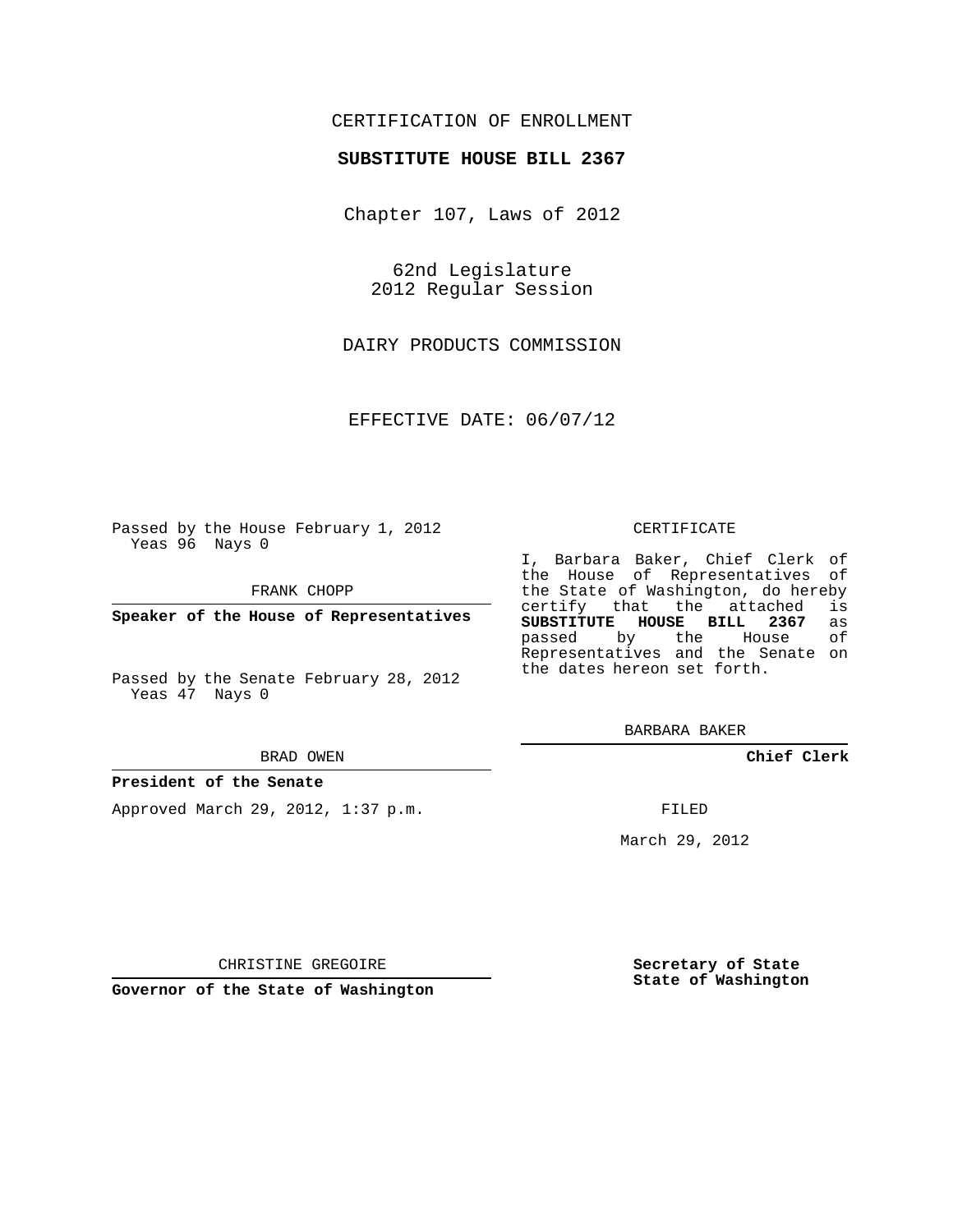# **SUBSTITUTE HOUSE BILL 2367** \_\_\_\_\_\_\_\_\_\_\_\_\_\_\_\_\_\_\_\_\_\_\_\_\_\_\_\_\_\_\_\_\_\_\_\_\_\_\_\_\_\_\_\_\_

\_\_\_\_\_\_\_\_\_\_\_\_\_\_\_\_\_\_\_\_\_\_\_\_\_\_\_\_\_\_\_\_\_\_\_\_\_\_\_\_\_\_\_\_\_

Passed Legislature - 2012 Regular Session

**State of Washington 62nd Legislature 2012 Regular Session**

**By** House Agriculture & Natural Resources (originally sponsored by Representatives Buys, Lytton, Chandler, Blake, Fagan, Wilcox, and Overstreet)

READ FIRST TIME 01/25/12.

 1 AN ACT Relating to the dairy products commission; and amending RCW 2 15.44.010, 15.44.020, 15.44.021, 15.44.022, 15.44.027, 15.44.030, 3 15.44.032, 15.44.033, and 15.44.035.

4 BE IT ENACTED BY THE LEGISLATURE OF THE STATE OF WASHINGTON:

 5 **Sec. 1.** RCW 15.44.010 and 2002 c 313 s 88 are each amended to read 6 as follows:

7 ((A<del>s used in this chapter:</del>)) <u>The definitions in this section apply</u> 8 throughout this chapter unless the context clearly requires otherwise.

9 (1) "Commission" means the Washington state dairy products 10 commission( $(\div)$ ).

11 ( $(\sqrt{F}e)$ ) (2) "Ship" means to deliver or consign milk or cream to a 12 person dealing in, processing, distributing, or manufacturing dairy 13 products for sale, for human consumption, or industrial or medicinal 14 uses $((\div))$ .

15 (3) "Handler" means ((<del>one</del>)) <u>a person doing business in the state of</u> 16 Washington who purchases milk, cream, or skimmed milk for processing, 17 manufacturing, sale, or distribution( $(+)$ ).

18 (4) "Dealer" means ((one)) a person doing business in the state of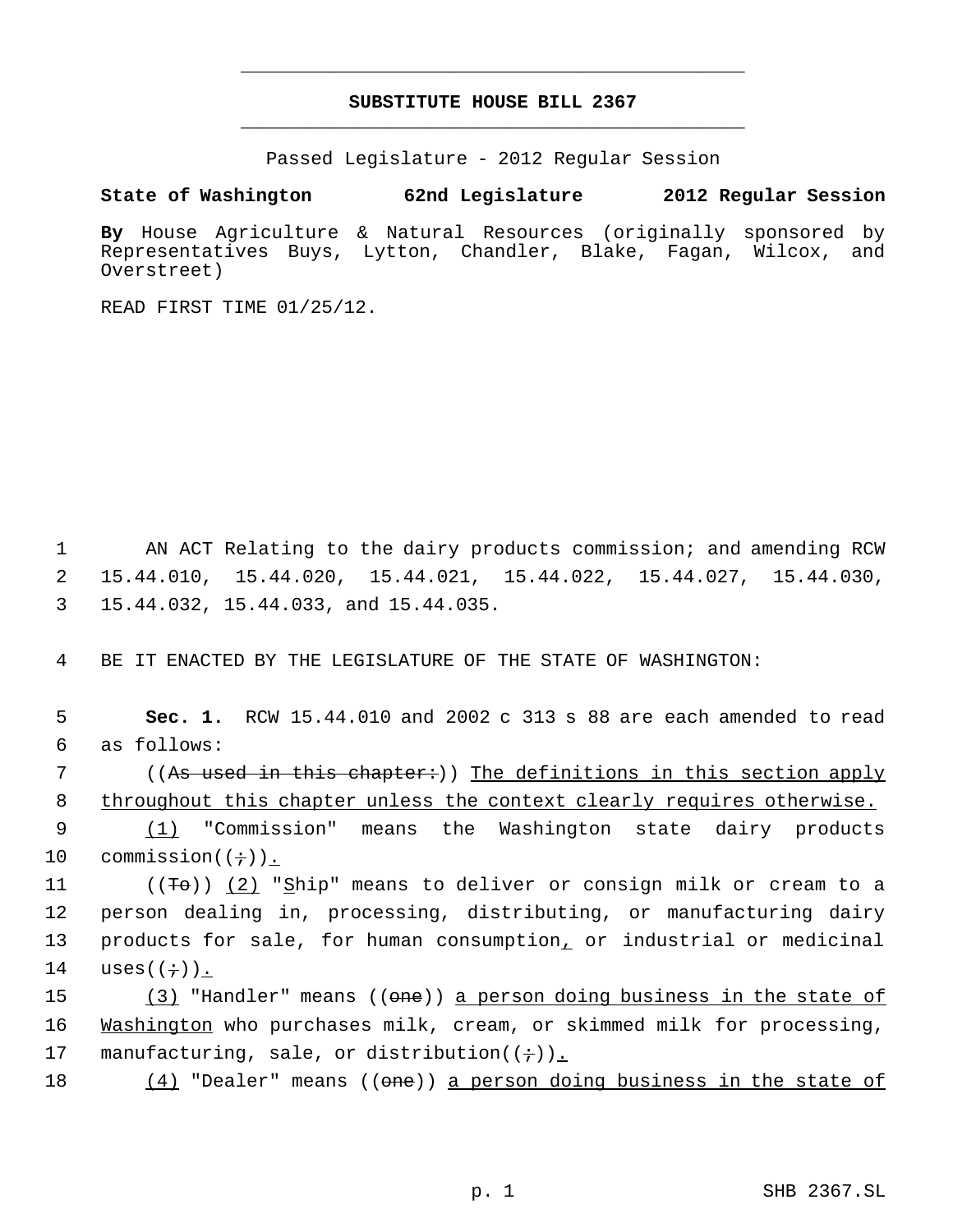1 Washington who handles, ships, buys, and sells dairy products, or who 2 acts as sales or purchasing agent, broker, or factor of dairy 3 products $((\div))$ .

 (5) "Mail" or "send" for purposes of any notice relating to rule making, referenda, or elections means regular mail or electronic distribution, as provided in RCW 34.05.260 for rule making. "Electronic distribution" or "electronically" means distribution by 8 electronic mail or facsimile mail( $(+)$ ).

9 (6) "Processor" means a person doing business in the state of 10 Washington who uses milk or cream for canning, drying, manufacturing, 11 preparing, or packaging or for use in producing or manufacturing any 12 product therefrom $((\div))_{\perp}$ 

13 (7) "Producer" means a person doing business in the state of 14 Washington who produces milk from cows and sells it for human or animal 15 food, or medicinal or industrial uses $((\div))$ .

16 (8) "Maximum authorized assessment rate" means the level of 17 assessment most recently approved by a referendum of producers( $(+)$ ).

18 (9) "Current level of assessment" means the level of assessment 19 paid by the producer as set by the commission which cannot exceed the 20 maximum authorized assessment rate.

21 (10) "Person" means an individual, firm, corporation, limited 22 liability company, trust, association, partnership, society, or any 23 other organization of individuals, or any unit or agency of local, 24 state, or federal government.

25 **Sec. 2.** RCW 15.44.020 and 2008 c 12 s 1 are each amended to read 26 as follows:

27 The ((dairy products)) commission shall be composed of ((not more than nine members. There shall be one member from each district who shall be a practical producer of dairy products and one member shall be  $\alpha$ )) producers and at least one dealer. The director ((of agriculture)) shall be a voting member of the commission.

32 As used in this chapter, "director" means the director of 33 agriculture or his or her authorized representative.

34 **Sec. 3.** RCW 15.44.021 and 2008 c 12 s 2 are each amended to read 35 as follows:

36 (1) The director shall appoint the members of the commission.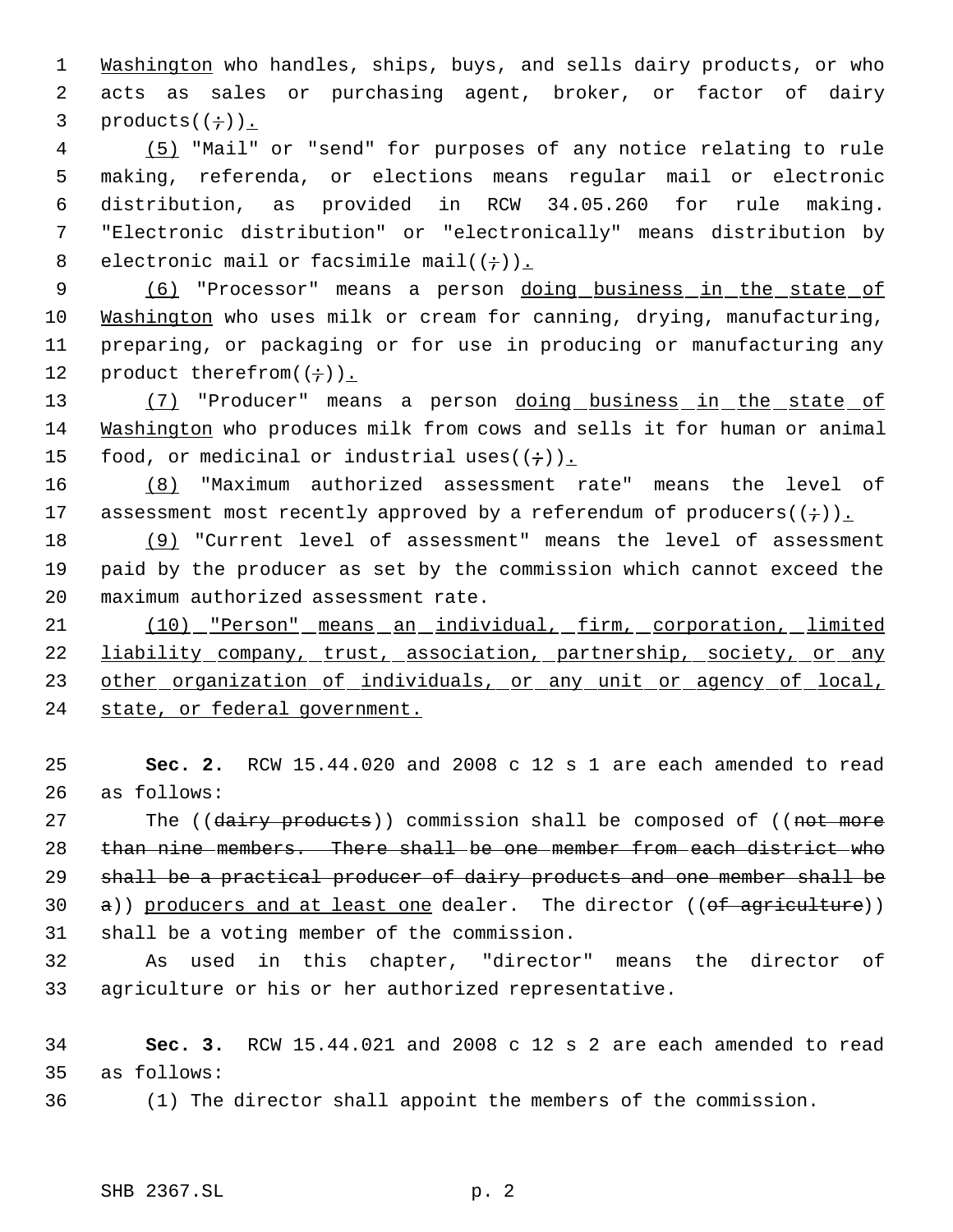1 (2) Candidates for producer member positions on the commission 2 shall be nominated under RCW 15.44.033. The director may select a 3 nominated candidate for a position or may reject all candidates.

 4 (3) If two candidates are nominated, the director may choose one, 5 reject both, or call for an advisory vote between the two candidates.

 6 In the event there are more than two candidates nominated for the 7 producer member positions, the director shall cause an advisory vote to 8 be held ((for the producer member positions)). Advisory ballots shall 9 be mailed to all ((affected)) producers in the district or area where 10 a vacancy is about to occur and shall be returned to the director not 11 less than thirty days prior to the commencement of the term. The 12 advisory ballot shall be conducted in a manner so that it is a secret 13 ballot. The names of the two candidates receiving the most votes in 14 the advisory vote shall be forwarded to the director for potential 15 appointment to the commission. ((In-the-event-there-are-only-two 16 candidates nominated for a position, an advisory vote may not be held 17 and -the -candidates' -names -shall -be -forwarded -to -the -director -for 18 potential - appointment. If - only - one - candidate - is - nominated - for - a 19 position, the director has the discretion to appoint or reject the 20 candidate.))

21 (4) The director may request that any candidate whose name is 22 forwarded to the director for potential appointment  $((shall))$  submit 23 ((to-the-director)) a letter stating why he or she wishes to be 24 appointed to the commission. ((The director may select any candidate 25 for-the-position-or-may-reject-all-candidates-and-request-a-new 26 advisory-vote-with-nominees-selected-by-the-commission-or,-if-the 27 commission desires, by the director.))

 (5) If the director rejects one or more of the candidates nominated 29 under RCW 15.44.033, the director may request that the commission provide additional qualified nominees for consideration. Upon receipt 31 of the nomination or nominations, the director may select a candidate, cause an advisory vote to be held, or reject the nominees. If the commission does not submit additional nominees to the director within 34 thirty days of the director's request, the director shall nominate additional candidates for an advisory vote.

36 (6) The commission may appoint up to three nonvoting members who 37 have expertise in marketing, operations, or other topics relevant to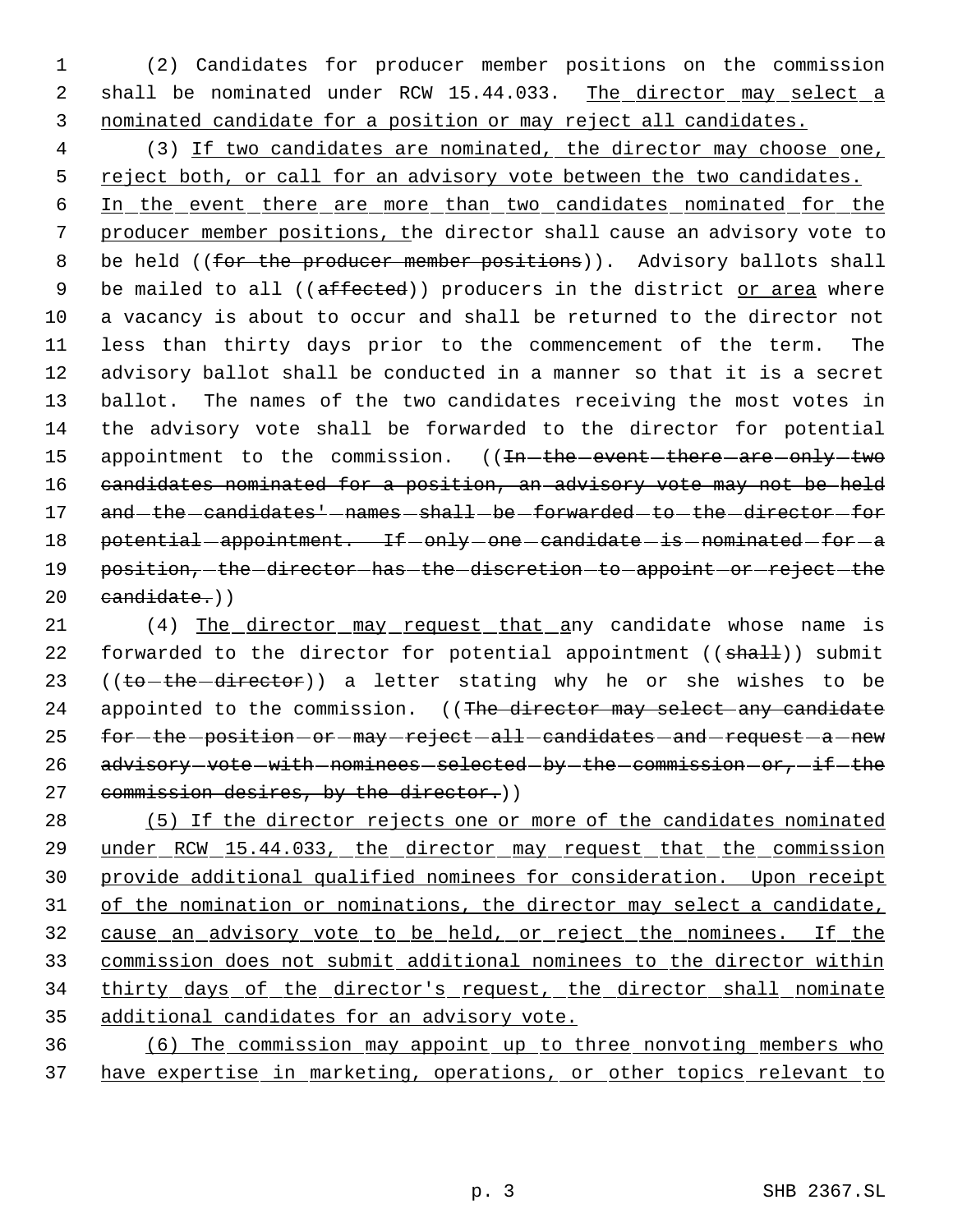|                                                              |  |  |  |  |  |  | 1 the work of the commission. The term of office for each nonvoting |
|--------------------------------------------------------------|--|--|--|--|--|--|---------------------------------------------------------------------|
| 2 position is one year and may be renewed by the commission. |  |  |  |  |  |  |                                                                     |

 3 (7) The director shall appoint one person to a dealer position, 4 unless the commission adopts rules providing for additional dealer 5 positions on the commission.

 6 **Sec. 4.** RCW 15.44.022 and 2003 c 396 s 28 are each amended to read 7 as follows:

8 (1) To accomplish the transition to ((a commission structure where 9  $the$  -director - appoints - the - commission - members, - the - names - of - the 10 currently elected commission members shall be forwarded to the director 11 for appointment to the commission within thirty days of May 20, 2003. 12 Thereafter, the director shall appoint commission members pursuant to 13 RCW 15.44.021 as the current commission member terms expire)) the newly 14 defined districts and areas as described in RCW 15.44.027, the initial 15 producer appointments are as follows:

16 (a) The current incumbent representing district one must be 17 appointed to the new district four position with an expiration date of 18 June 30, 2015;

19 (b) The current incumbent representing district two must be 20 appointed to the eastern Washington at-large position with an 21 expiration date of June 30, 2015;

22 (c) The current incumbent representing district three must be 23 appointed to the new district one position with an expiration date of 24 June 30, 2013;

25 (d) The current incumbent representing district four must be 26 appointed to the new district three position with an expiration date of 27 June 30, 2013;

28 (e) The current incumbent representing district five must be 29 appointed to the state at-large position with an expiration date of 30 June 30, 2014;

31 (f) The current incumbent representing district six must be 32 appointed to the new western Washington at-large position with an 33 expiration date of June 30, 2014;

34 (g) The current incumbent representing district seven must be 35 appointed to the new district two position with an expiration date of 36 June 30, 2014; and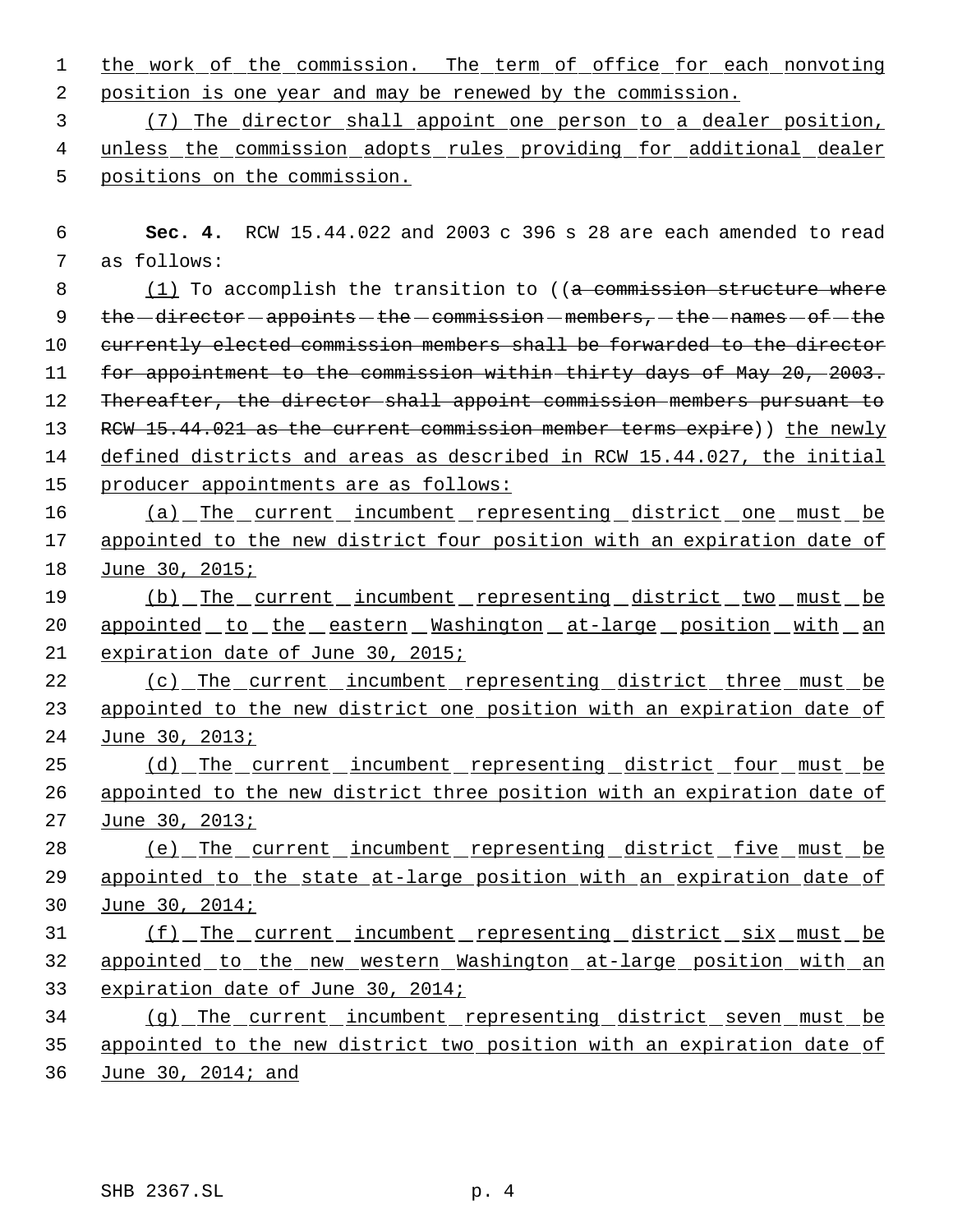| $\mathbf 1$ | (h) The current incumbent representing dealers must be appointed to            |  |  |  |  |  |  |
|-------------|--------------------------------------------------------------------------------|--|--|--|--|--|--|
| 2           | the dealer position with an expiration date of June 30, 2013.                  |  |  |  |  |  |  |
| 3           | (2) Thereafter, producer and dealer members are nominated and                  |  |  |  |  |  |  |
| 4           | appointed as provided for under RCW 15.44.021 and 15.44.033.                   |  |  |  |  |  |  |
|             |                                                                                |  |  |  |  |  |  |
| 5           | Sec. 5. RCW 15.44.027 and 2010 c 8 s 6057 are each amended to read             |  |  |  |  |  |  |
| 6           | as follows:                                                                    |  |  |  |  |  |  |
| 7           | ((The commission shall delete, combine, revise, amend, or modify in            |  |  |  |  |  |  |
| 8           | any -manner - commission - districts - and - boundaries - by - requlation - as |  |  |  |  |  |  |
| 9           | required and in accordance with the intent and provisions of this              |  |  |  |  |  |  |
| 10          | section. Commission - districts - established - by - statute - prior - to      |  |  |  |  |  |  |
| 11          | September-8,-1975-shall-remain-in-effect-until-superseded-by-such              |  |  |  |  |  |  |
| 12          | regulations.))                                                                 |  |  |  |  |  |  |
| 13          | (1) One producer member of the commission must be appointed from               |  |  |  |  |  |  |
| 14          | each of the following districts or areas:                                      |  |  |  |  |  |  |
| 15          | (a) District one, which includes the counties of Whatcom, Skagit,              |  |  |  |  |  |  |
| 16          | Snohomish, San Juan, Island, and that portion of King county located           |  |  |  |  |  |  |
| 17          | north of interstate 90;                                                        |  |  |  |  |  |  |
| 18          | <u>(b) pistrict two, which includes the counties of Clallam,</u>               |  |  |  |  |  |  |
| 19          | Jefferson, Grays Harbor, Kitsap, Mason, Thurston, Pierce, Lewis,               |  |  |  |  |  |  |
| 20          | Wahkiakum, Cowlitz, Clark, Skamania, and that portion of King county           |  |  |  |  |  |  |
| 21          | located south of interstate 90;                                                |  |  |  |  |  |  |
| 22          | (c) District three, which includes the counties of Yakima,                     |  |  |  |  |  |  |
| 23          | Klickitat, and Benton;                                                         |  |  |  |  |  |  |
| 24          | (d) District four, which includes the counties of Kittitas, Grant,             |  |  |  |  |  |  |
| 25          | Franklin, Walla Walla, Columbia, Garfield, Asotin, Whitman, Adams,             |  |  |  |  |  |  |
| 26          | Lincoln, Spokane, Douglas, Chelan, Okanogan, Ferry, Stevens, and Pend          |  |  |  |  |  |  |
| 27          | Oreille;                                                                       |  |  |  |  |  |  |
| 28          | (e) Western Washington at-large, which includes that portion of the            |  |  |  |  |  |  |
| 29          | state of Washington located west of the crest of the Cascade mountains;        |  |  |  |  |  |  |
| 30          | (f) Eastern Washington at-large, which includes that portion of the            |  |  |  |  |  |  |
| 31          | state of Washington located east of the crest of the Cascade mountains;        |  |  |  |  |  |  |
| 32          | and                                                                            |  |  |  |  |  |  |
| 33          | (g) The state at large, which includes the entire state.                       |  |  |  |  |  |  |
| 34          | (2) The commission may adopt rules to eliminate, combine, revise,              |  |  |  |  |  |  |
| 35          | amend, or otherwise modify commission districts and areas in accordance        |  |  |  |  |  |  |
| 36          | <u>with the intent and provisions of this chapter. In the event of</u>         |  |  |  |  |  |  |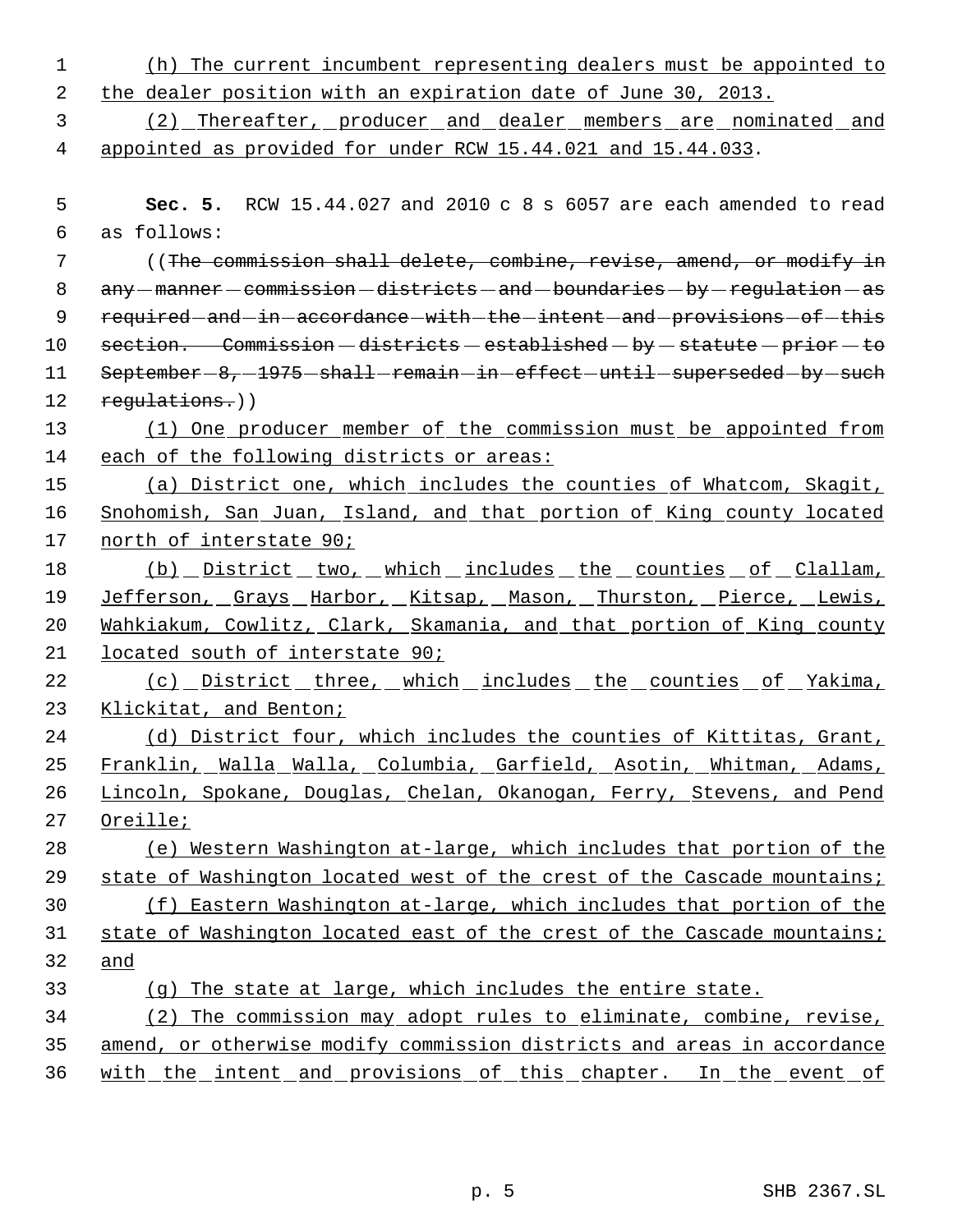1 redistricting, the procedure for transition of appointments to new districts or areas must be set forth in rule. The commission may adopt rules allowing the appointment of additional dealers to the commission.

4 (3) The boundaries and numbers of the commission districts or areas 5 shall be maintained in a manner that ((assures)) ensures each producer a representation in the commission which is reasonably equal with the representation afforded all other producers by their commission members and maintains reasonable apportionment for each historical production 9 or marketing area. However, the requirement of this section for reasonable equal representation of each producer on the commission does not require an equality of representation when the commission districts 12 east of the crest of the Cascade mountains are compared to the 13 commission districts west of the crest of the Cascade mountains.

 (4) The commission shall, when requested in accordance with the provisions of the administrative procedure act, chapter 34.05 RCW as enacted or hereafter amended, or on its own initiative, hold hearings 17 to determine if new boundaries for each commission district or area should be established in order to afford each producer a reasonably equal representation in the commission, and if the commission so finds 20 it shall change the boundaries of  $((\text{said}))$  the commission districts or areas to carry out the proper reapportionment of producer 22 representation on the commission((: PROVIDED, That the requirement of 23 this section for reasonable equal representation of each producer on the commission need not require an equality of representation when the commission districts east of the crest of the Cascade mountains are compared to the commission districts west of the crest of the Cascade mountains: PROVIDED FURTHER, That the area east of the crest of the Cascade - mountains - shall - comprise - not - less - than - two - commission districts.

 The commission may in carrying out this reapportionment directive 31 reduce - the - number - of - districts - presently - provided - by - prior - law, whenever it is in the best interest of the producers and if such change would maintain reasonable apportionment for each historical production 34 or marketing area: PROVIDED, That each elected commission member whose district may be consolidated with another district shall be allowed to serve out his or her term of office)).

 (5) A review of boundaries and areas must be conducted by the commission at least every five years and take into consideration the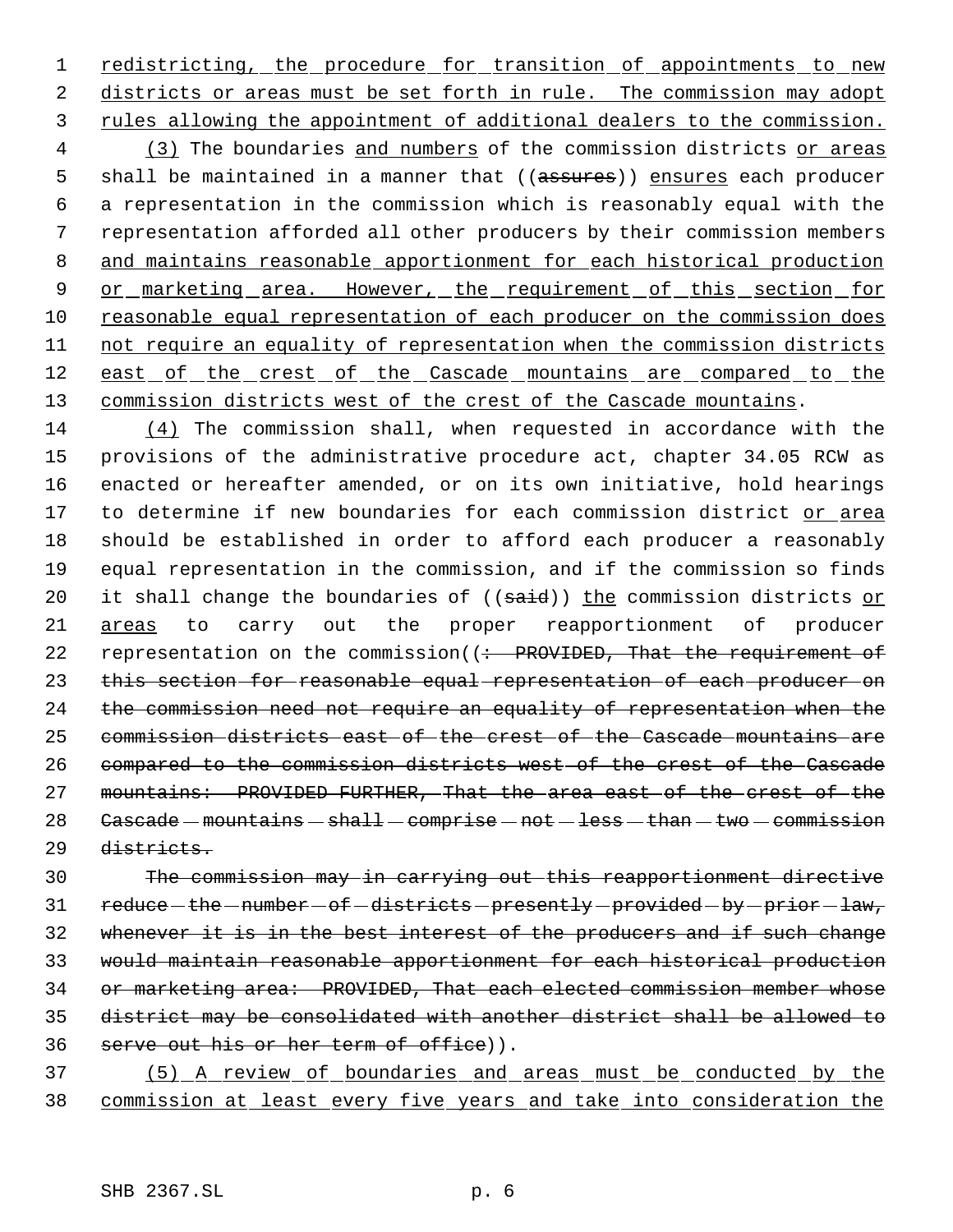distribution of producers, the number of head, production levels, and 2 other relevant factors as determined by the commission. If the 3 commission fails to carry out its ((directive)) responsibilities as set 4 forth ((herein-for-equal-representation-of-each-producer-on-the 5 commission)) in this section, the director ((of agriculture)) may upon request by ten producers institute a hearing to determine if there is reasonably equal representation for each producer on the commission. 8 If the director ((of-agriculture)) finds that such reasonably equal representation is lacking, he or she then shall realign the district boundaries in a manner which will provide proper representation on the commission for each producer.

 **Sec. 6.** RCW 15.44.030 and 2008 c 12 s 3 are each amended to read as follows:

Each of the producer members of the commission shall:

15 (1) Be a citizen and resident of this state and the district or 16 area which he or she represents; and

 (2) Be and for the five years last preceding his or her election have been actually engaged as an owner or shareholder in producing dairy products within this state. These qualifications must continue during each member's term of office.

 The dealer member shall be actively engaged as a dealer in dairy products or employed in a dealer capacity as an officer or employee at management level in a dairy products organization.

 **Sec. 7.** RCW 15.44.032 and 2008 c 12 s 4 are each amended to read as follows:

 (1) Except as provided in this section for initial appointments 27 after redistricting or boundary modification, the ((regular)) term of office of each producer member of the commission shall be three years. 29 Commission members shall ((be first nominated and elected in 1966 in the manner set forth in RCW 15.44.033 and shall take office as soon as they are qualified. However, expiration of the term of the respective commission members first elected in 1966 shall be as follows:

- 33  $(1)$  District I and II on July 1, 1967;
- 34  $(2)$  District III and IV on July 1, 1968; and
- 35  $(3)$  District V, VI and VII on July 1, 1969.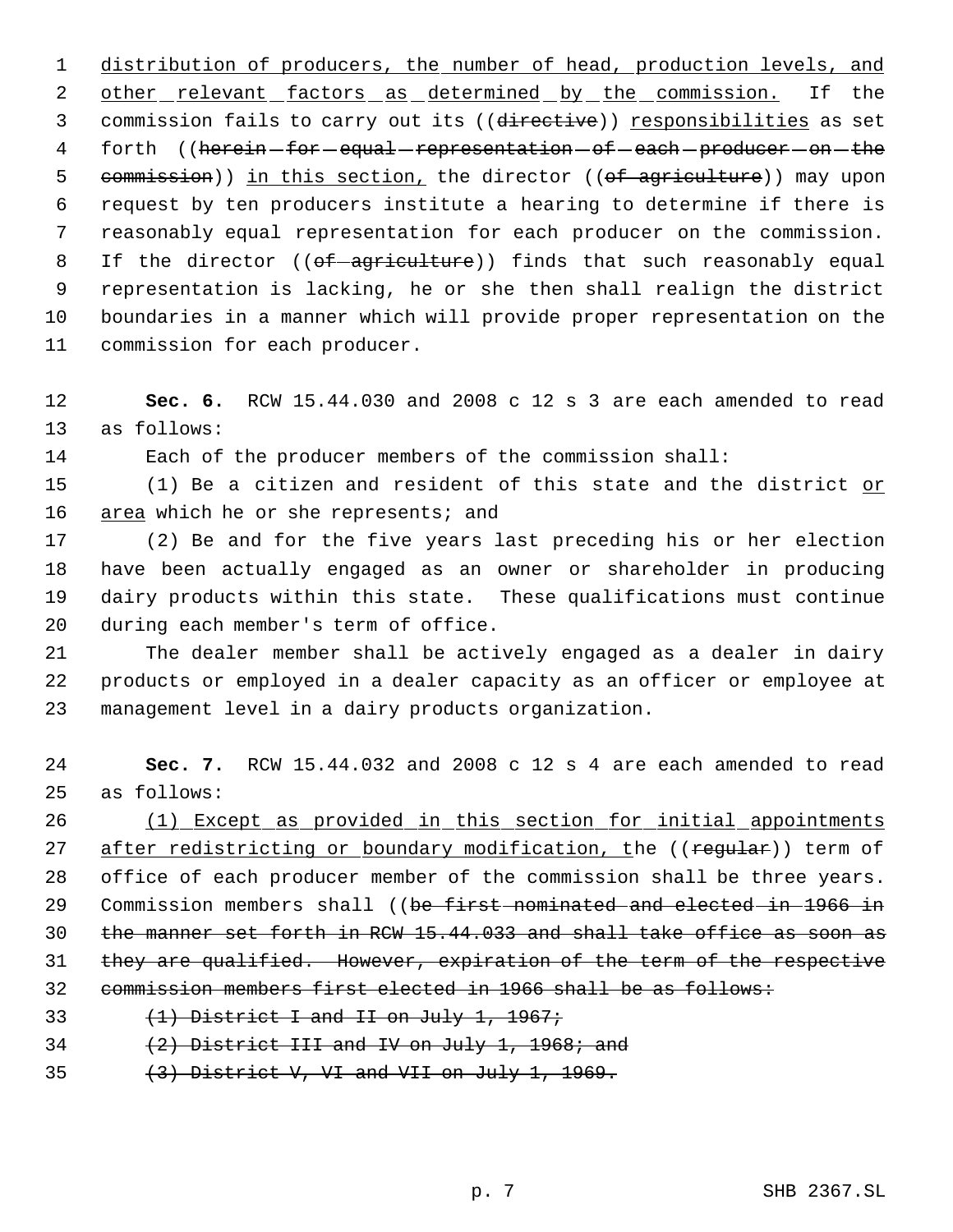1 The respective terms shall end on July 1st of each third year 2 thereafter)) continue to serve their terms until new appointments are 3 made.

 4 (2) Any vacancies that occur on the commission shall be filled by 5 appointment by the director from a list containing the names of a 6 candidate or candidates forwarded to the director by the commission. 7 ((If only one name is forwarded,)) The director has the discretion to 8 appoint or reject the candidate or candidates and, if the candidate or 9 candidates are rejected, request additional candidates. The appointee 10 shall hold office for the remainder of the term for which he or she is 11 appointed to fill, so that commission memberships shall be on a uniform 12 staggered basis.

13 ((The term of office of the first dealer appointed by the director 14 shall-expire-July-1,-1977.)) (3) The term of office of each dealer 15 shall be three years or until such time as a successor is duly 16 appointed. Any vacancy for a dealer shall be forthwith filled by the 17 director. The director, in making any dealer appointments ((set forth 18 herein)), may consider lists of nominees supplied by dealers or 19 producers also acting as dealers.

20 **Sec. 8.** RCW 15.44.033 and 2003 c 396 s 26 are each amended to read 21 as follows:

22 (1) Producer members of the commission shall be nominated by 23 producers within the district or area that such producer members 24 represent ((in-the-year-in-which-a-commission-member's-term-shall  $25$  expire)).

26 (2) Nomination for candidates to be appointed to the commission 27 shall be conducted by mail by the director. Such nomination forms 28 shall be mailed by the director to each producer in a district or area 29 where a vacancy is about to occur. Such mailing shall be made on or 30 after April 1st, but not later than April 10th of the year the 31 ((commission vacancy will occur)) incumbent's term will expire. The 32 nomination form shall provide for the name of the ((producer-being 33 nominated)) nominee and the names of five other producers nominating 34 such nominee. The producers nominating such nominee shall ((affix 35 their signatures to such) sign the form and shall further attest that 36 the ((said)) nominee meets the qualifications for a producer member to